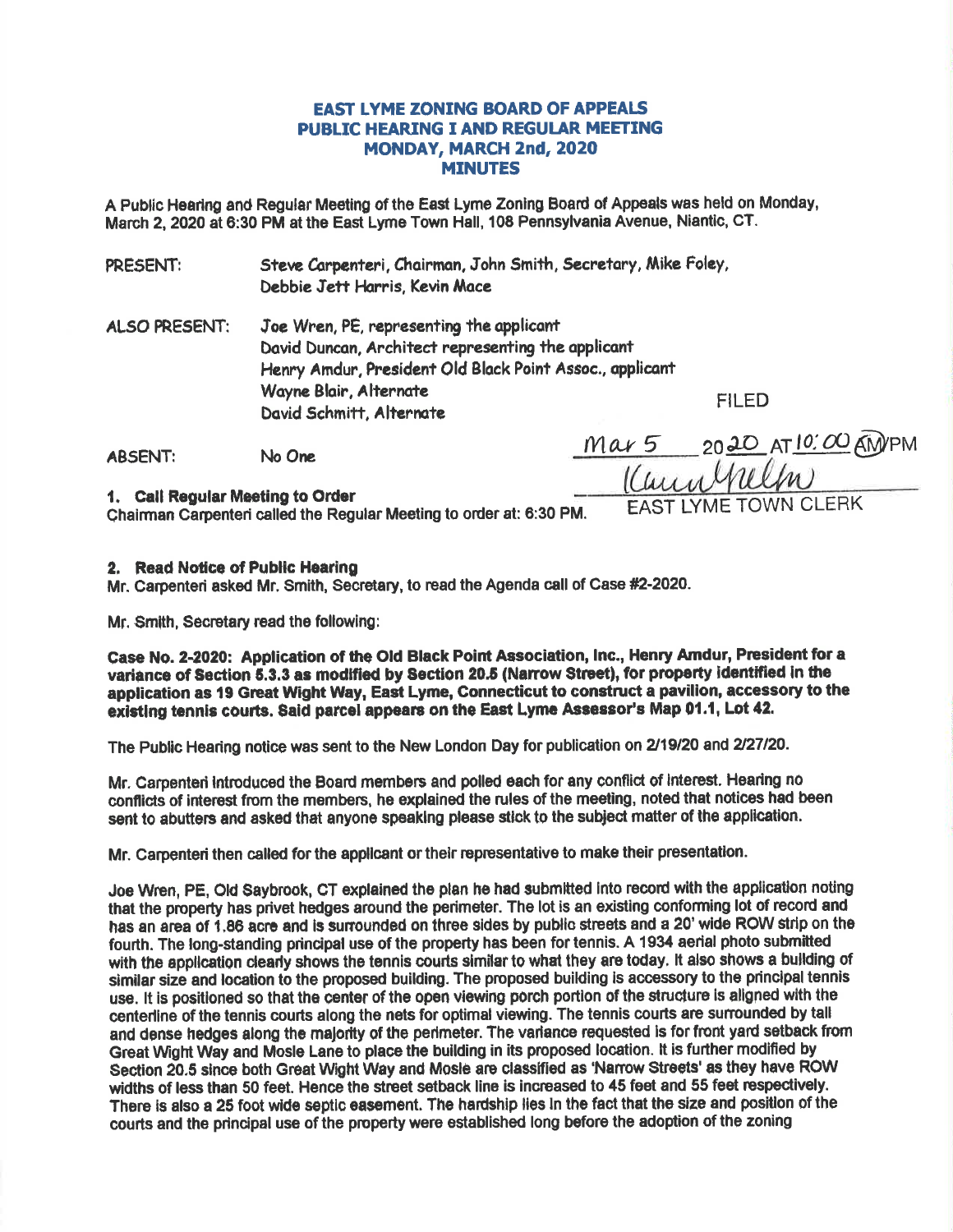regulations and the front yard setbacks due to narow streets on three sides of the property severely restrict the property and leave no other practical place for the proposed building for viewing along the net line without the need for variances.

Mr. Carpenteri asked if they had gone to Ledge Light for the septic approvals.

Mr. Wren said not yet. He added that there is one small bathroom in the proposed building.

Mr. Carpenteri asked if there was any other area to put the building.

Mr. Wren said that while they perhaps could try to place it on an end, it would not be optimal and the hedges would have to be removed.

Mr. Foley asked if the historic nature of the property that predates zoning was the tennis courts. Mr. Wren said yes.

Mr. Carpenteri asked about the end location.

Henry Amdur, Association President said that you would have distractions and also be unable to see, He noted that they have done a lot of work on the tennis courts and that watching tennis there is something that pegple do and attend regularly. He said that they have records of tennis there going back to 1914.

David Duncan, Old Lyme, CT, Architect noted that the function of the person who is in the pro-shop section is also to be ln charge of all of the children's programs in the open area. The facility will also have a handicap bathroom and area for those to be out of the heat should it be necessary. They run very active programs there. The proposed facility is 66'x18'.

Mr. Smith asked if they made any provisions for extra parking. Mr. Duncan and Mr. Amdur said yes.

Mr. Wren read the description of the former building (mid 1920's) that was there regarding a 'first tennis house, which was located near the present one and had two stories. (Tony Lyman says the upstairs was used as an apartment) The house was the site of a children's summer theater staged by Tony. Middy Richmond (Lambert), and Gibby Lincoln, Julia Pomeroy and Anne Byron remember Anne being locked up one summer in a kitchen cabinet. Peggy Lindley recalls playing games in the house on summer evenings. The maids used it on Sunday nights, she says. 'They'd have Irish jigs and things like that, and we used to peek in the windows and watch them hopping around.' (Copy attached)

Mr. Carpenteri asked if the setbacks would be the same forthe new building. Mr.

Wren said no, it is closed to Mosle Lane.

Mr. Duncan said that there would be a railing on the road side.

Mr. Foley asked if the Association ever thought of taking over Mosle Lane.

Mr. Wren said that there would be a lot of considerations and expenses and it is not a quick or easy process.

Mr. Carpenteri called for anyone from the public wishing to speak in favor of or against this application -

Henry Amdur, Association President said that afier they did the tennis courts over which was a very ardent projest, the community came out in force to support thls.

Mr. Carpenteri asked if the Board members had any further questions.

Hearing none -

Mr. Carpenteri closed this Public Hearing at 7:07 PM.

Mr. Carpenteri said that they would now deliberate and make a decision on the application.

Mr. Carpenteri explained that the only comments that they can take now are fmm the applicant and only if they have technical questions that they need answered. He also informed the applicant that in the event that they wish to contest the decision that they have 15 days in which to appeal it to the Superior Court.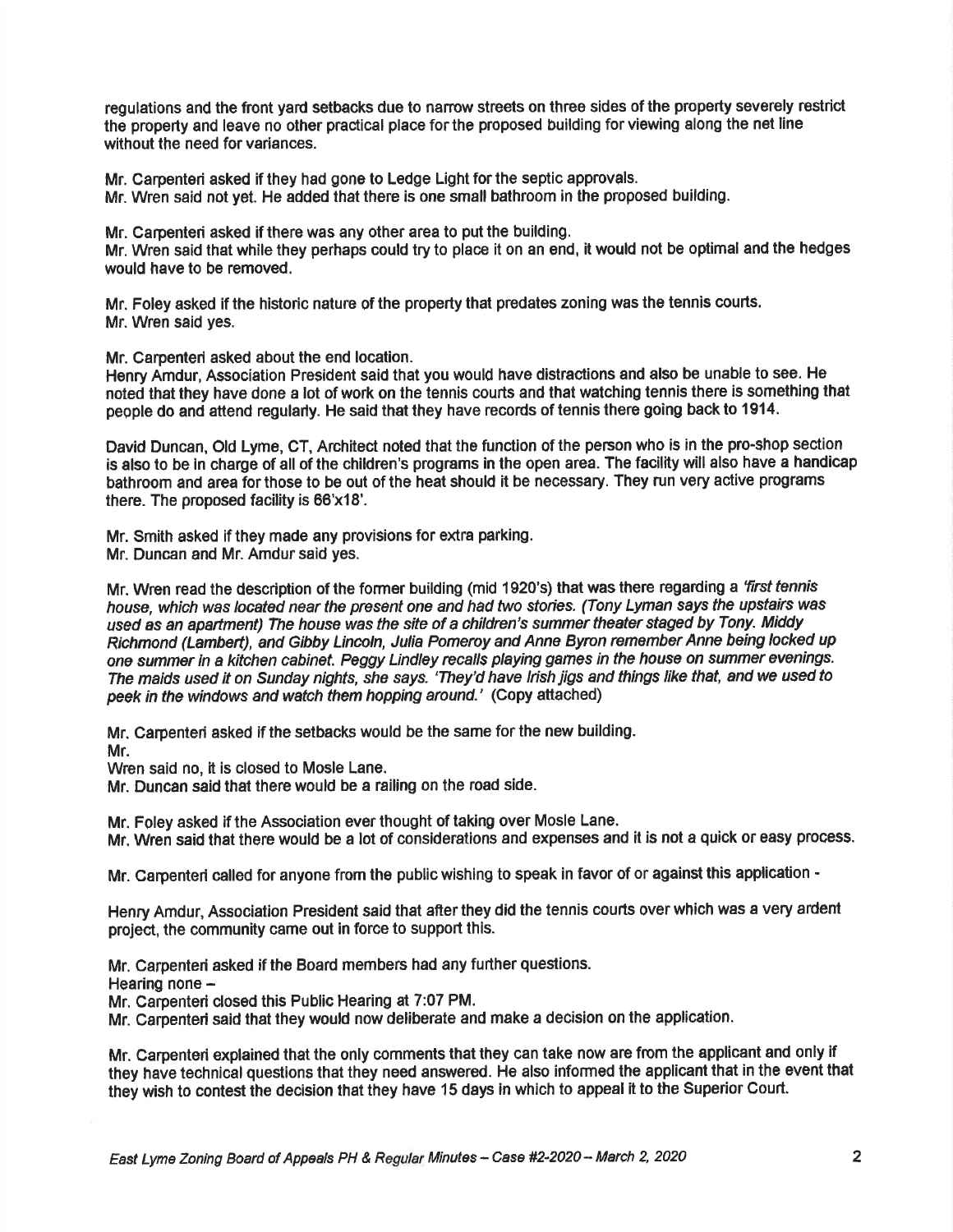#### **REGULAR MEETING**

Mr. Carpented opened the Regular Meeting at 7:08 PM.

Case No. 2-2020: Application of the Old Black Point Association, Inc., Henry Amdur, President for a variance of Section 5.3.3 as modified by Section 20.5 (Narrow Street), for property identified in the application as 19 Great Wight Way, East Lyme, Connecticut to construct a pavilion, accessory to the existing tennis courts. Said parcel appears on the East Lyme Assessor's Map 01.1, Lot 42.

Mr. Carpenteri called for discussion on the application.

Mr. Mace said that this was there a long time before zoning and they are putting a bullding similar to what was there in the 1920's. They are not asking to add six tennis courts.

Ms. Jett-Harris and Mr. Foley agreed with Mr. Mace.

Mr. Carpenteri said that they had explained the other options and that the only feasible one was where the building is and was and there is sufficient evidence to support the fact that the building was there prior to any zoning.

Hearing no further discussion, Mr. Carpenteri called for a motion.

### \*MOT|ON (t)

Mr. Mace moved to APPROVE the Application of the Old Black Point Association, lnc., Henry Amdur, President for a variance of Section 5.3.3 as modified by Section 20.5 (Narrow Street), for property identified in the application as 19 Great Wight Way, East Lyme, Gonnecticut to construct a pavilion, accessory to the existing tennis courts. Said parcel appears on the East Lyme Assessor's Map 0t.1, Lot 42.

Mr. Foley seconded the motion.

Mr. Carpenteri reiterated that the reason is that there is sufficient evidence to support the fact that the building was there prior to any zoning.

Vote:  $5 - 0 - 0$ . Motion passed.

ADJOURNMENT Mr. Garpenteri called for a motion to adjoum.

\*\*MOTION (2) Mr. Mace moved to adjoum Gase #2-2020 of the East Lyme Zoning Board of Appeals at 7:24 PM. Mr. Foley seconded the motion. Vote:  $5 - 0 - 0$ . Motion passed.

Respectfully submitted,

Koren Zmitruk, Recording Secretary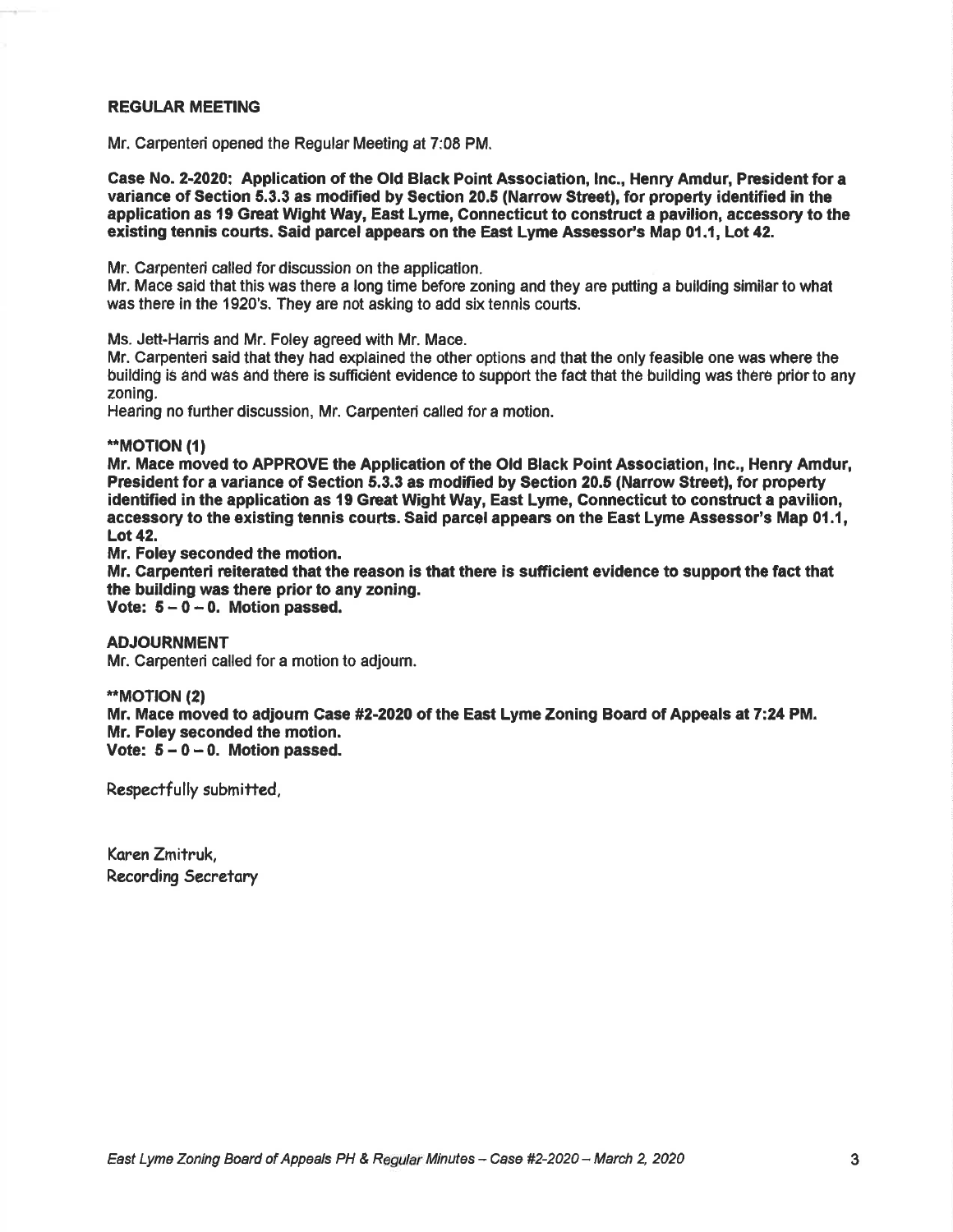ind for courts.

d by toss-up." We assume this

es may be played only in the Lof the third set, unless there is a

o acres went into the hands of the eribers" actually purchased "subranging from \$100 to \$500-for e land "held by the trustees," A lots costing \$2,500 were bought Club," The entire property, as thouse, seven courts, and a "golf was much written discussion as d. financially and legally, to the

iut having "a better tennis club in of "... the Black Point Tennis uner sports activities with propion." It was suggested that the Beach and a new one built. At nnual Meeting, members appartitle of the land held by the "son. However, before this transfer re worked out for the 18 submbers of the Association" protion," suggesting that "managepquet, including the determinaay and on what terms, should ramed by the above named subvere adopted, but before their Board members were apparentcribers to approve this "general

scheme" by signing a form and returning it to Frederick Lord, It appears that the subscribers voted yes. But it wasn't until 1935 that the property (located on Lots  $9, 10,$  and 11 on Avenues C and D) was transferred to the Association. How this transfer occurred financially

Attachment Submitted 3/2/20 Case<sup>+</sup> Z-2020

This is one of several references, both written and oral, to the first tennis house, which was located near the present one and had two stories. (Tony Lyman says the upstairs was used as an apartment). The house was the site of a children's summer theater staged by Tony, Middy Richmond (Lambert), and Gibby Lincoln, Julia Pomeroy and Anne Bygon remember Anne being locked up one summer in a kitchen cabinet. Peggy Lindley recalls playing games in the house on summer evenings. The maids used it on Sunday nights, she says: "They'd have frish jigs and things like that, and we used to peek in the windows and watch them hopping around."

Prominent players of the 1920s and 1930s included Howard Hildt, Jim Miller, Archie Douglas, Dan Lindley, Phil McCook, Carl Gray (whom Tim Haskins names "just possibly the best ever OBP player-and easily the best until Charlie O'Hearn, who came to OBP in 1947"), and a



rising young star, Frank Rogers. Among the wo (the first winner of the Ladies' Singles tournam Gray, Peggy Lindley, and Marie Walker dominal and Hildt, after whom OBP's Men's Doubles is no nament's first winners; they defeated Frank Roge 1930.

Tony Lyman recalls an early-round match in Mixed Doubles tournament. His mother, Char were pitted against Connie Meredith and Ben I the third set, Carl said, "I'll start serving, Char though this was out of sequence. At the end of who was watching, interrupted play and told C "out of turn" and that as a penalty he would hav Carl defended himself and argued the rule but b so angry, however, that, according to Tony, "I acing Connie when it came time for him to serv of smash volleys to win the match." Later, the went down to the Beach. They were all sitting the formidable Nina Mosle approached. Tenni announced to Dr. Miller, "You were wrong. Ji then reading aboud. "When beginning a new serve."

### THE POSTWAR E

One summer in the mid-1940s. Tim Huski contracted with a company to upgrade the bi converting them to red composition ones. I ered with a fine-grain surface, and a largeslipping. Initially only court two was chang of that summer's Men's Doubles and Mb there, according to Tim). The new surface v Association voted to convert all seven com

As a child at OBP during the early 1950s,

ONE HUNDRED